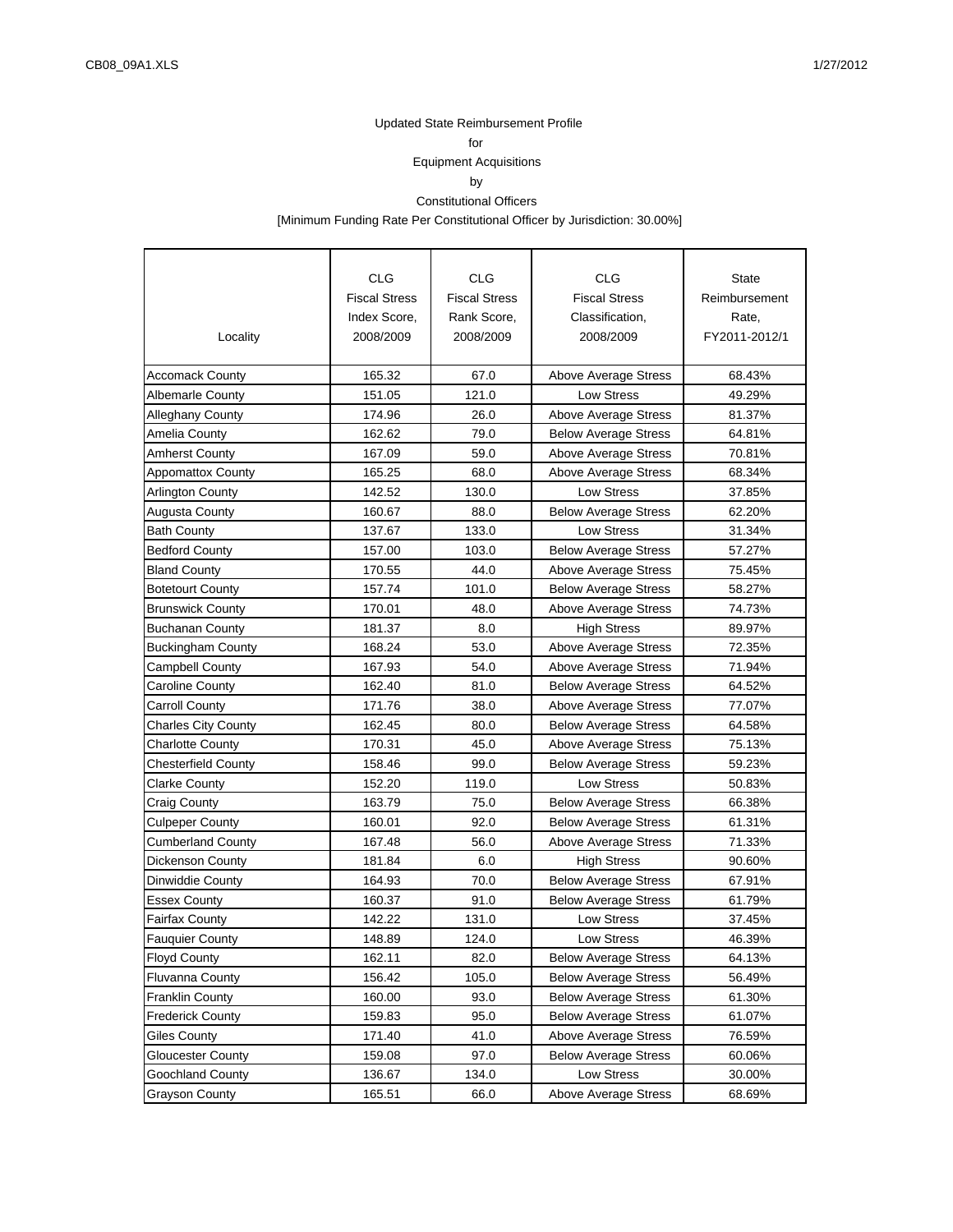for

# Equipment Acquisitions

by

#### Constitutional Officers

[Minimum Funding Rate Per Constitutional Officer by Jurisdiction: 30.00%]

|                              | <b>CLG</b>           | <b>CLG</b>           | CLG                         | <b>State</b>  |
|------------------------------|----------------------|----------------------|-----------------------------|---------------|
|                              | <b>Fiscal Stress</b> | <b>Fiscal Stress</b> | <b>Fiscal Stress</b>        | Reimbursement |
|                              | Index Score,         | Rank Score,          | Classification,             | Rate,         |
| Locality                     | 2008/2009            | 2008/2009            | 2008/2009                   | FY2011-2012/1 |
|                              |                      |                      |                             |               |
| <b>Greene County</b>         | 161.11               | 85.0                 | <b>Below Average Stress</b> | 62.79%        |
| <b>Greensville County</b>    | 176.76               | 23.0                 | <b>High Stress</b>          | 83.78%        |
| <b>Halifax County</b>        | 169.58               | 50.0                 | Above Average Stress        | 74.15%        |
| <b>Hanover County</b>        | 153.01               | 117.0                | <b>Low Stress</b>           | 51.92%        |
| <b>Henrico County</b>        | 161.04               | 87.0                 | <b>Below Average Stress</b> | 62.69%        |
| <b>Henry County</b>          | 172.19               | 35.0                 | Above Average Stress        | 77.65%        |
| <b>Highland County</b>       | 153.00               | 118.0                | Low Stress                  | 51.91%        |
| Isle of Wight County         | 158.58               | 98.0                 | <b>Below Average Stress</b> | 59.39%        |
| James City County            | 152.15               | 120.0                | <b>Low Stress</b>           | 50.77%        |
| King and Queen County        | 163.77               | 76.0                 | <b>Below Average Stress</b> | 66.35%        |
| King George County           | 153.27               | 115.0                | <b>Low Stress</b>           | 52.27%        |
| King William County          | 158.08               | 100.0                | <b>Below Average Stress</b> | 58.72%        |
| <b>Lancaster County</b>      | 149.48               | 122.0                | <b>Low Stress</b>           | 47.18%        |
| Lee County                   | 174.92               | 27.0                 | Above Average Stress        | 81.31%        |
| Loudoun County               | 142.75               | 129.0                | <b>Low Stress</b>           | 38.16%        |
| Louisa County                | 155.05               | 109.0                | <b>Below Average Stress</b> | 54.66%        |
| Lunenburg County             | 170.30               | 46.0                 | Above Average Stress        | 75.11%        |
| <b>Madison County</b>        | 156.09               | 106.0                | <b>Below Average Stress</b> | 56.05%        |
| <b>Mathews County</b>        | 153.68               | 114.0                | <b>Low Stress</b>           | 52.82%        |
| <b>Mecklenburg County</b>    | 164.38               | 72.0                 | <b>Below Average Stress</b> | 67.17%        |
| <b>Middlesex County</b>      | 145.89               | 127.0                | <b>Low Stress</b>           | 42.37%        |
| <b>Montgomery County</b>     | 167.68               | 55.0                 | Above Average Stress        | 71.60%        |
| <b>Nelson County</b>         | 157.30               | 102.0                | <b>Below Average Stress</b> | 57.68%        |
| New Kent County              | 154.45               | 111.0                | <b>Below Average Stress</b> | 53.85%        |
| Northampton County           | 162.07               | 83.0                 | <b>Below Average Stress</b> | 64.07%        |
| Northumberland County        | 149.43               | 123.0                | <b>Low Stress</b>           | 47.12%        |
| <b>Nottoway County</b>       | 169.49               | 51.0                 | Above Average Stress        | 74.03%        |
| <b>Orange County</b>         | 159.98               | 94.0                 | <b>Below Average Stress</b> | 61.27%        |
| Page County                  | 165.59               | 65.0                 | Above Average Stress        | 68.80%        |
| <b>Patrick County</b>        | 168.40               | 52.0                 | Above Average Stress        | 72.57%        |
| Pittsylvania County          | 167.10               | 58.0                 | Above Average Stress        | 70.82%        |
| Powhatan County              | 153.03               | 116.0                | Low Stress                  | 51.95%        |
| <b>Prince Edward County</b>  | 170.04               | 47.0                 | Above Average Stress        | 74.77%        |
| Prince George County         | 164.25               | 73.0                 | <b>Below Average Stress</b> | 67.00%        |
| <b>Prince William County</b> | 156.43               | 104.0                | <b>Below Average Stress</b> | 56.51%        |
| Pulaski County               | 171.09               | 42.0                 | Above Average Stress        | 76.17%        |
| Rappahannock County          | 143.19               | 128.0                | Low Stress                  | 38.75%        |
| <b>Richmond County</b>       | 163.28               | 78.0                 | <b>Below Average Stress</b> | 65.70%        |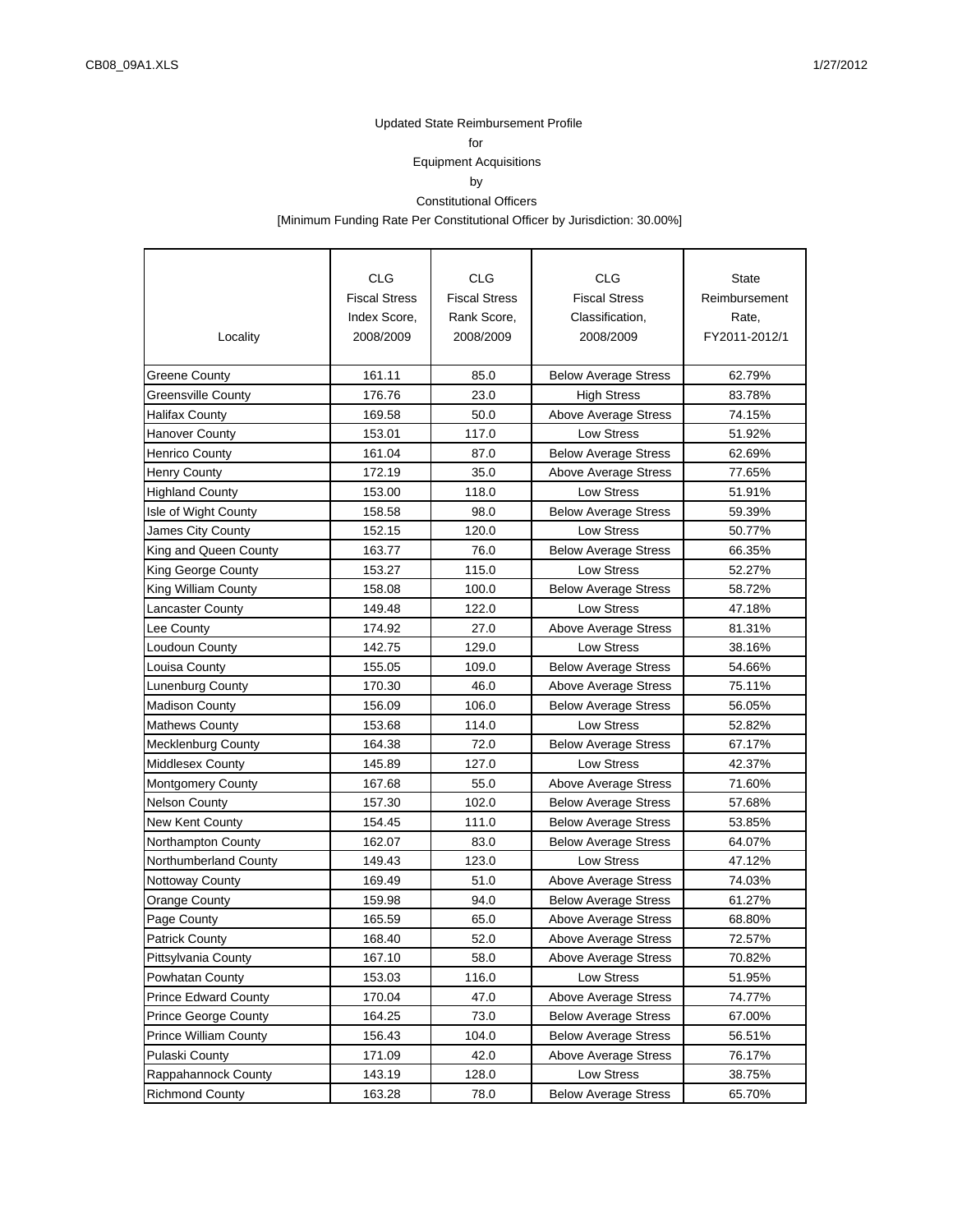for

# Equipment Acquisitions

by

#### Constitutional Officers

[Minimum Funding Rate Per Constitutional Officer by Jurisdiction: 30.00%]

|                              | <b>CLG</b>           | <b>CLG</b>           | <b>CLG</b>                  | <b>State</b>  |
|------------------------------|----------------------|----------------------|-----------------------------|---------------|
|                              | <b>Fiscal Stress</b> | <b>Fiscal Stress</b> | <b>Fiscal Stress</b>        | Reimbursement |
|                              | Index Score,         | Rank Score,          | Classification,             | Rate,         |
| Locality                     | 2008/2009            | 2008/2009            | 2008/2009                   | FY2011-2012/1 |
|                              |                      |                      |                             |               |
| Roanoke County               | 164.18               | 74.0                 | <b>Below Average Stress</b> | 66.90%        |
| <b>Rockbridge County</b>     | 163.45               | 77.0                 | <b>Below Average Stress</b> | 65.93%        |
| <b>Rockingham County</b>     | 161.07               | 86.0                 | <b>Below Average Stress</b> | 62.73%        |
| <b>Russell County</b>        | 174.01               | 31.0                 | Above Average Stress        | 80.09%        |
| <b>Scott County</b>          | 171.72               | 39.0                 | Above Average Stress        | 77.02%        |
| <b>Shenandoah County</b>     | 160.55               | 89.0                 | <b>Below Average Stress</b> | 62.04%        |
| <b>Smyth County</b>          | 173.16               | 33.0                 | Above Average Stress        | 78.95%        |
| Southampton County           | 166.22               | 62.0                 | Above Average Stress        | 69.64%        |
| Spotsylvania County          | 155.95               | 107.0                | <b>Below Average Stress</b> | 55.86%        |
| <b>Stafford County</b>       | 154.21               | 112.0                | <b>Below Average Stress</b> | 53.53%        |
| <b>Surry County</b>          | 153.78               | 113.0                | <b>Low Stress</b>           | 52.95%        |
| <b>Sussex County</b>         | 174.69               | 30.0                 | Above Average Stress        | 81.00%        |
| <b>Tazewell County</b>       | 172.05               | 36.0                 | Above Average Stress        | 77.46%        |
| <b>Warren County</b>         | 159.69               | 96.0                 | <b>Below Average Stress</b> | 60.88%        |
| <b>Washington County</b>     | 166.07               | 63.0                 | Above Average Stress        | 69.44%        |
| <b>Westmoreland County</b>   | 160.52               | 90.0                 | <b>Below Average Stress</b> | 62.00%        |
| <b>Wise County</b>           | 177.26               | 21.0                 | <b>High Stress</b>          | 84.45%        |
| <b>Wythe County</b>          | 167.26               | 57.0                 | Above Average Stress        | 71.04%        |
| <b>York County</b>           | 155.17               | 108.0                | <b>Below Average Stress</b> | 54.82%        |
| Alexandria City              | 147.46               | 125.0                | <b>Low Stress</b>           | 44.47%        |
| <b>Bedford City</b>          | 174.72               | 29.0                 | <b>Above Average Stress</b> | 81.04%        |
| <b>Bristol City</b>          | 180.78               | 11.0                 | <b>High Stress</b>          | 89.17%        |
| <b>Buena Vista City</b>      | 180.54               | 14.0                 | <b>High Stress</b>          | 88.85%        |
| <b>Charlottesville City</b>  | 172.50               | 34.0                 | Above Average Stress        | 78.07%        |
| <b>Chesapeake City</b>       | 164.88               | 71.0                 | <b>Below Average Stress</b> | 67.84%        |
| <b>Colonial Heights City</b> | 169.83               | 49.0                 | Above Average Stress        | 74.48%        |
| Covington City               | 187.39               | 2.0                  | <b>High Stress</b>          | 98.04%        |
| Danville City                | 181.92               | 5.0                  | <b>High Stress</b>          | 90.70%        |
| <b>Emporia City</b>          | 188.85               | 1.0                  | <b>High Stress</b>          | 100.00%       |
| <b>Fairfax City</b>          | 146.95               | 126.0                | Low Stress                  | 43.79%        |
| <b>Falls Church City</b>     | 140.44               | 132.0                | Low Stress                  | 35.06%        |
| <b>Franklin City</b>         | 181.32               | 9.0                  | <b>High Stress</b>          | 89.90%        |
| Fredericksburg City          | 167.01               | 60.0                 | <b>Above Average Stress</b> | 70.70%        |
| <b>Galax City</b>            | 178.73               | 17.0                 | <b>High Stress</b>          | 86.42%        |
| Hampton City                 | 178.50               | 18.0                 | <b>High Stress</b>          | 86.12%        |
| Harrisonburg City            | 176.60               | 24.0                 | <b>High Stress</b>          | 83.57%        |
| <b>Hopewell City</b>         | 178.31               | 19.0                 | <b>High Stress</b>          | 85.86%        |
| <b>Lexington City</b>        | 171.43               | 40.0                 | <b>Above Average Stress</b> | 76.63%        |